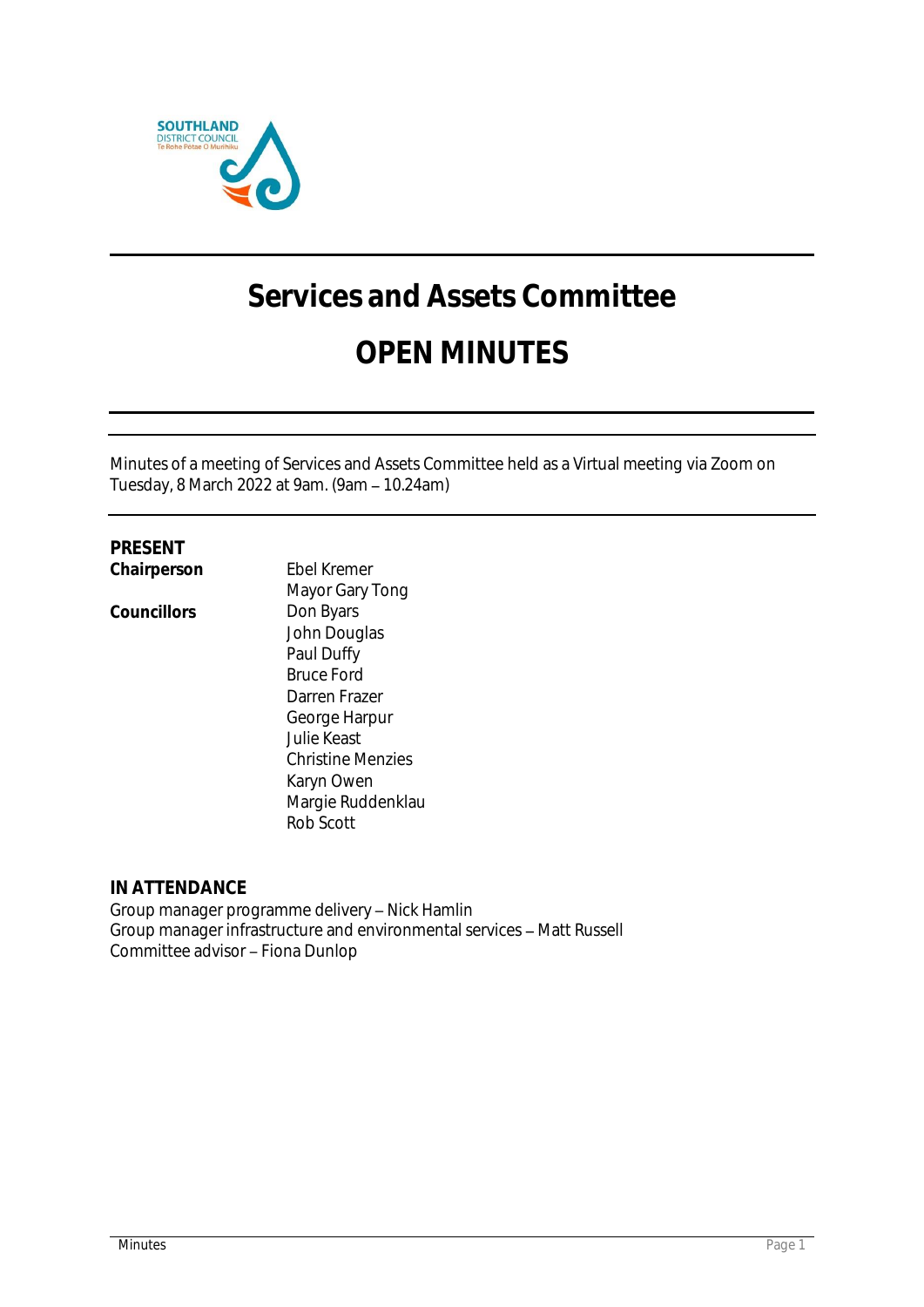

#### **1 Apologies**

There were no apologies.

**2 Leave of absence** 

There were no requests for leave of absence.

**3 Conflict of interest**

There were no conflicts of interest declared.

**4 Public forum**

There was no public forum.

**5 Extraordinary/urgent items**

There were no extraordinary/urgent items.

**6 Confirmation of minutes**

**Resolution**

Moved Chairperson Kremer, seconded Cr Ruddenklau **and resolved:**

**That the Services and Assets Committee confirms the minutes of the meeting held on 1 February 2022 as a true and correct record of that meeting.**

#### **Reports**

**7.2 Road operations - January 2022**

**Record No: R/22/1/702**

Roading engineer – Rob Hayes and Strategic manager transport – Hartley Hare were in attendance for this item.

Mr Hayes and Mr Hare advised that the purpose of the report was to update the Committee on the progress of major roading contracts and provide the necessary context to the 2021/2022 budgets.

**Resolution**

Moved Chairperson Kremer, seconded Cr Harpur **and resolved:**

**That the Services and Assets Committee:**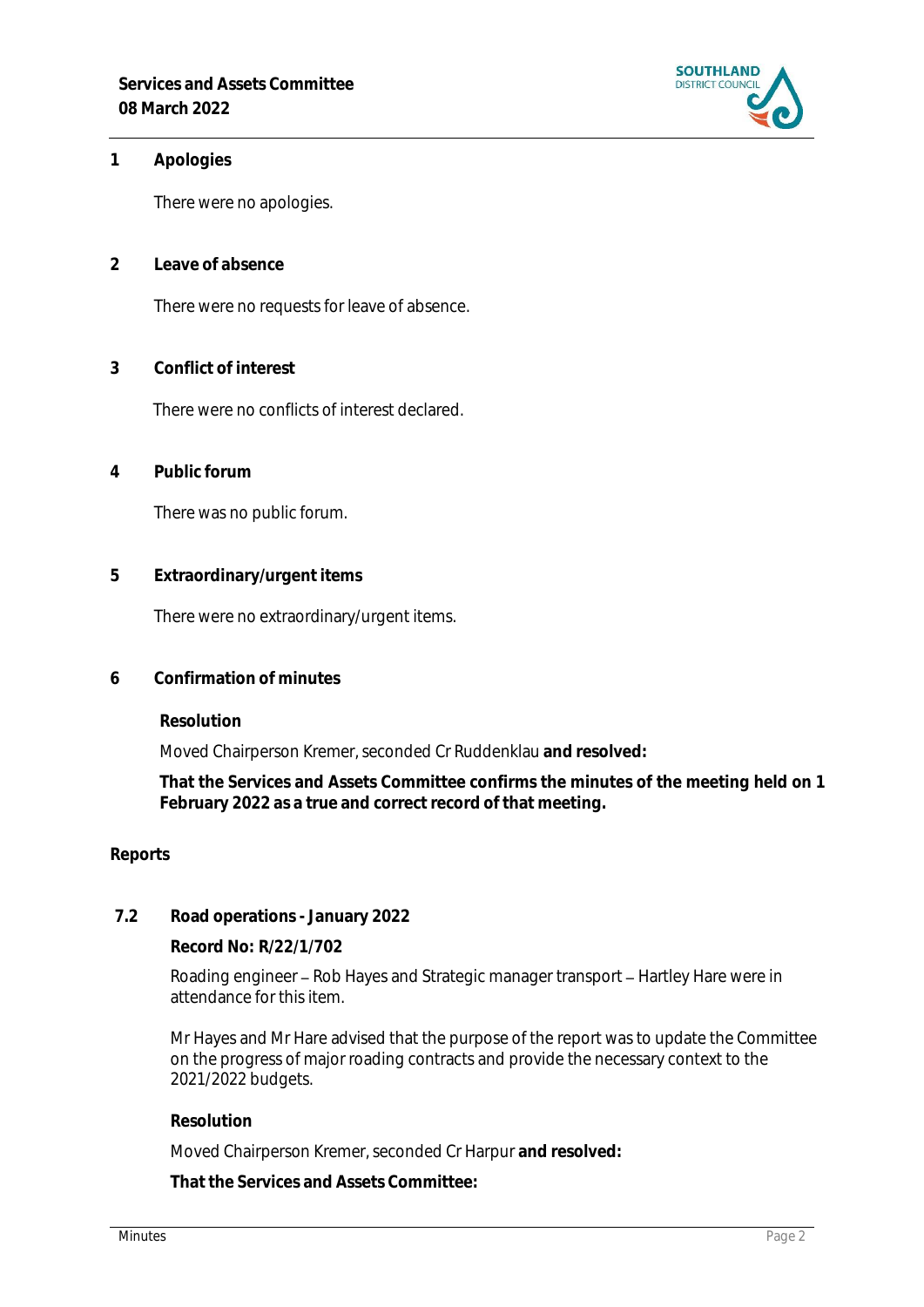

# a) **receives the report titled "Road operations - January 2022" dated 1 March 2022.**

**7.1 Health and Safety Update**

**Record No: R/22/2/4936**

Health, safety and wellbeing advisor – Teri Black was in attendance for this item.

Mrs Black advised that the purpose of the report was to update the Committee on health and safety related events and activity over the last quarter.

#### **Resolution**

Moved Chairperson Kremer, seconded Cr Scott **and resolved:**

**That the Services and Assets Committee:**

# a) Receives the report titled "Health and Safety Update" dated 1 March 2022.

- **b) Determines that this matter or decision be recognised as not significant in terms of section 76 of the Local Government Act 2002.**
- **c) Determines that it has complied with the decision-making provisions of the Local Government Act 2002 to the extent necessary in relation to this decision; and in accordance with section 79 of the act determines that it does not require further information, further assessment of options or further analysis of costs and benefits or advantages and disadvantages prior to making a decision on this matter.**

# **7.3 Services and Assets Programme Report**

**Record No: R/22/1/1925**

Project delivery manager – Brendan Gray was in attendance for this item.

The Committee noted that the report highlighted the completed projects as being Taramea Bay phase 1 works, majority of the toilet refurbishment projects, Lakefront Drive water main renewal project, Otautau Nightcaps rehabilitation, Tokanui Gorge Road rehabilitation and several playground refurbishment projects.

Also highlighted were projects due to commence in the next two months which were the Tourism Infrastructure Fund toilet replacement/renewal project, Two Chain Road intersection minor safety improvement project, Mataura Island Road rehabilitation, Tokanui hall repainting, Wyndham hall kitchen upgrade and Tuatapere hall flooring.

#### **Resolution**

Moved Chairperson Kremer, seconded Cr Ruddenklau **and resolved:**

**That the Services and Assets Committee:**

a) Receives the report titled "Services and Assets Programme Report" dated 1 **March 2022.**